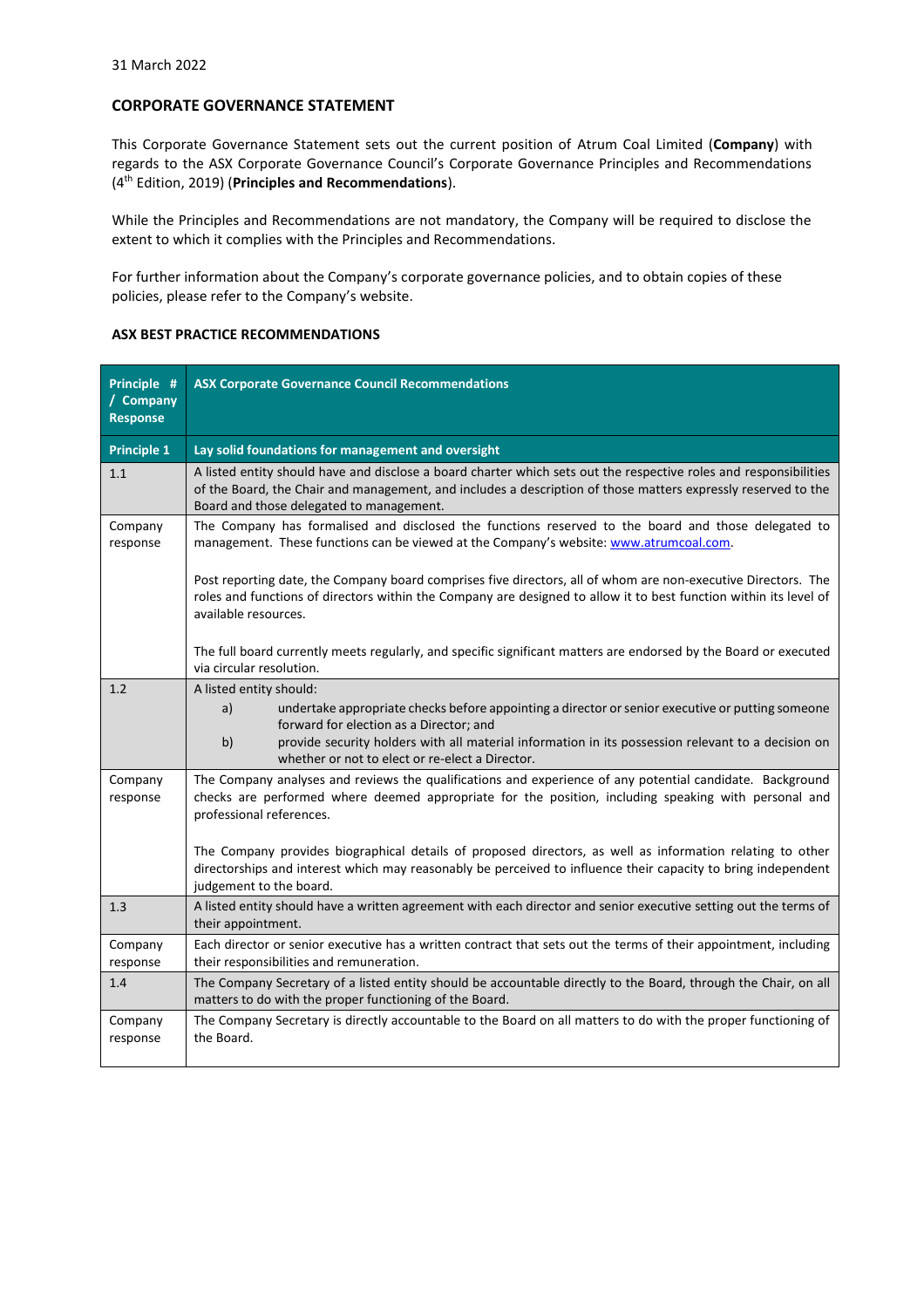| Principle #<br>/ Company<br><b>Response</b> | <b>ASX Corporate Governance Council Recommendations</b>                                                                                                                                                                                                                                                                                                                                                                                                                                                                                                                                                                                                                                                                                                                                                                                                                                                                                                                                                                                                                                                                                                              |
|---------------------------------------------|----------------------------------------------------------------------------------------------------------------------------------------------------------------------------------------------------------------------------------------------------------------------------------------------------------------------------------------------------------------------------------------------------------------------------------------------------------------------------------------------------------------------------------------------------------------------------------------------------------------------------------------------------------------------------------------------------------------------------------------------------------------------------------------------------------------------------------------------------------------------------------------------------------------------------------------------------------------------------------------------------------------------------------------------------------------------------------------------------------------------------------------------------------------------|
| 1.5                                         | A listed entity should:<br>have a diversity policy;<br>a)<br>b)<br>through its board or a committee of the board set measurable objectives for achieving gender<br>diversity in the composition of its board, senior executives and workforce generally; and<br>disclose in relation to each reporting period:<br>c)<br>i.<br>the measurable objectives set for that period to achieve gender diversity;<br>ii.<br>the entity's progress towards achieving those objectives; and<br>iii.<br>either:<br>the respective proportions of men and women on the Board, in senior executive<br>А.<br>positions and across the whole workforce (including how the entity has defined<br>"senior executive" for these purposes); or<br>if the entity is a "relevant employer" under the Workplace Gender Equality Act, the<br>В.<br>entity's most recent "Gender Equality Indicators", as defined in the Workplace<br>Gender Equality Act.<br>If the entity was in the S&P / ASX 300 Index at the commencement of the reporting period, the measurable<br>objective for achieving gender diversity in the composition of its board should be to have not less than 30% of its |
|                                             | directors of each gender within a specified period                                                                                                                                                                                                                                                                                                                                                                                                                                                                                                                                                                                                                                                                                                                                                                                                                                                                                                                                                                                                                                                                                                                   |
| Company<br>response                         | The Company is an equal opportunity employer and strives to foster diversity across the organisation. The<br>Company has adopted a diversity policy that is disclosed on its Company website.<br>Due to the current size, nature and scale of the Company's activities the Board has not yet developed measurable<br>objectives regarding gender diversity. As the size and scale of the Company grows the Board will set and aim to<br>achieve gender diversity objectives as director and senior executive positions become vacant and appropriately<br>qualified candidates become available.<br>As at the end of the period, the Company had the following proportion of men and women across the<br>organisation:                                                                                                                                                                                                                                                                                                                                                                                                                                               |
|                                             | <b>Men</b><br><b>Women</b>                                                                                                                                                                                                                                                                                                                                                                                                                                                                                                                                                                                                                                                                                                                                                                                                                                                                                                                                                                                                                                                                                                                                           |
|                                             | <b>Board</b><br>5<br>1                                                                                                                                                                                                                                                                                                                                                                                                                                                                                                                                                                                                                                                                                                                                                                                                                                                                                                                                                                                                                                                                                                                                               |
|                                             | <b>Senior Executives</b><br>2                                                                                                                                                                                                                                                                                                                                                                                                                                                                                                                                                                                                                                                                                                                                                                                                                                                                                                                                                                                                                                                                                                                                        |
|                                             | $\overline{ }$<br><b>Whole Organisation</b><br>1                                                                                                                                                                                                                                                                                                                                                                                                                                                                                                                                                                                                                                                                                                                                                                                                                                                                                                                                                                                                                                                                                                                     |
|                                             | Following the resignation of Andrew Caruso as a director of the Company on 1 February, the Board currently<br>comprises 1 female director and 4 male directors.                                                                                                                                                                                                                                                                                                                                                                                                                                                                                                                                                                                                                                                                                                                                                                                                                                                                                                                                                                                                      |
| 1.6                                         | A listed entity should:<br>have and disclose the process for periodically evaluating the performance of the board, its<br>a)<br>committees and individual directors: and<br>b)<br>disclose, in relation to each reporting period, whether a performance evaluation was undertaken<br>in the reporting period in accordance with that process.                                                                                                                                                                                                                                                                                                                                                                                                                                                                                                                                                                                                                                                                                                                                                                                                                        |
| Company<br>response                         | The Company undertakes a review of its board and of individual directors periodically. The review is a peer<br>review, and the process is managed by the Chair of the Board. A Board review was completed during the<br>period.                                                                                                                                                                                                                                                                                                                                                                                                                                                                                                                                                                                                                                                                                                                                                                                                                                                                                                                                      |
| 1.7                                         | A listed entity should:<br>have and disclose a process for evaluating the performance of its senior executives at least once<br>a)<br>every reporting period; and<br>disclose for each reporting period whether a performance evaluation has been undertaken in<br>b)<br>accordance with that process during or in respect of that period.                                                                                                                                                                                                                                                                                                                                                                                                                                                                                                                                                                                                                                                                                                                                                                                                                           |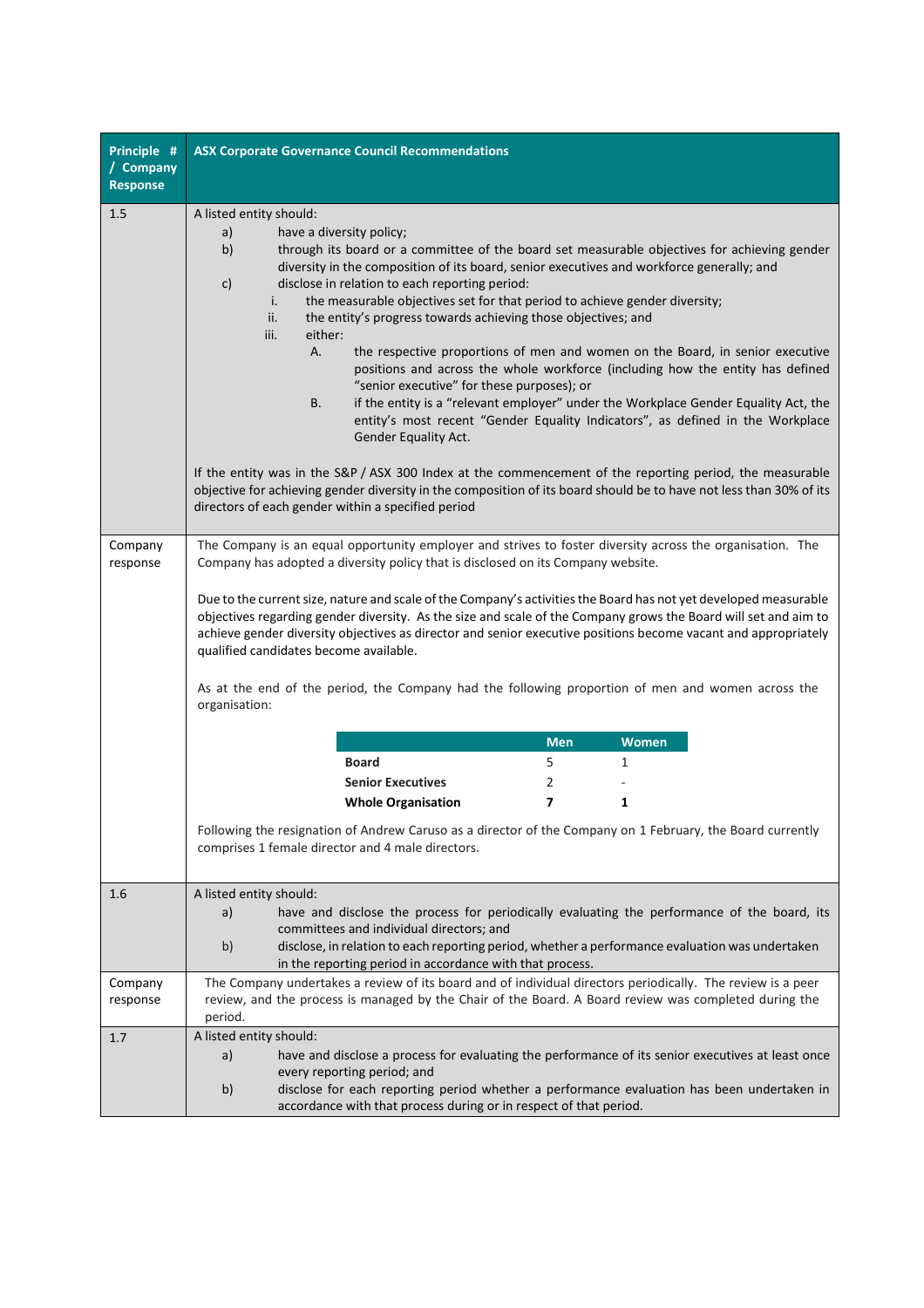| Principle #<br>/ Company<br><b>Response</b> | <b>ASX Corporate Governance Council Recommendations</b>                                                                                                                                                                                                                                                                                                                                                                                                                                                                                                                                                                                                                                                                                                                                                                                                                                                                                                                                                                                                                                          |
|---------------------------------------------|--------------------------------------------------------------------------------------------------------------------------------------------------------------------------------------------------------------------------------------------------------------------------------------------------------------------------------------------------------------------------------------------------------------------------------------------------------------------------------------------------------------------------------------------------------------------------------------------------------------------------------------------------------------------------------------------------------------------------------------------------------------------------------------------------------------------------------------------------------------------------------------------------------------------------------------------------------------------------------------------------------------------------------------------------------------------------------------------------|
| Company<br>response                         | The Company reviews the performance of senior executives every year. For those executives that have been<br>engaged by the Company for longer than 12 continuous months under the current financial year, those<br>contractors underwent a performance appraisal pursuant to their contracts. Executive performance reviews<br>were conducted during the year.                                                                                                                                                                                                                                                                                                                                                                                                                                                                                                                                                                                                                                                                                                                                   |
| <b>Principle 2</b>                          | Structure the Board to be effective and add value                                                                                                                                                                                                                                                                                                                                                                                                                                                                                                                                                                                                                                                                                                                                                                                                                                                                                                                                                                                                                                                |
| 2.1<br>Company<br>response                  | The Board of a listed entity should:<br>have a nomination committee which:<br>a)<br>i.<br>has at least three members, a majority of whom are independent Directors; and<br>ii.<br>is chaired by an independent Director,<br>b)<br>and disclose:<br>i.<br>the charter of the committee;<br>ii.<br>the members of the committee; and<br>iii.<br>as at the end of each reporting period, the number of times the committee met throughout<br>the period and the individual attendances of the members at those meetings; or<br>$\mathsf{c}$<br>if it does not have a nomination committee, disclose that fact and the processes it employs to<br>address Board succession issues and to ensure that the Board has the appropriate balance of skills,<br>knowledge, experience, independence and diversity to enable it to discharge its duties and<br>responsibilities effectively.<br>The Company is not of a relevant size to consider formation of a nomination committee to deal with the selection<br>and appointment of new Directors and as such a nomination committee has not been formed. |
|                                             | Nominations of new Directors are considered by the full Board. If any vacancies arise on the Board, all directors<br>are involved in the search and recruitment of a replacement. The Board is confident that this process for selection<br>and review is stringent and full details of all Directors are provided to shareholders in the annual report and on<br>the Company's website.                                                                                                                                                                                                                                                                                                                                                                                                                                                                                                                                                                                                                                                                                                         |
| 2.2                                         | A listed entity should have and disclose a Board skills matrix setting out the mix of skills that the Board currently<br>has or is looking to achieve in its membership.                                                                                                                                                                                                                                                                                                                                                                                                                                                                                                                                                                                                                                                                                                                                                                                                                                                                                                                         |
| Company<br>response                         | The Board periodically assesses the competencies and experience of each Board member and the experiences<br>and skills required at Board level to meet its operational objectives. The Board does not currently disclose a<br>formal Board skills matrix. The Board is satisfied with the skills and experience of each director and the current<br>Board which collectively has the expertise to guide the company's directions and operations.                                                                                                                                                                                                                                                                                                                                                                                                                                                                                                                                                                                                                                                 |
| 2.3                                         | A listed entity should disclose:<br>a)<br>the names of the Directors considered by the Board to be independent Directors;<br>b)<br>if a Director has an interest, position or relationship of the type described in Box 2.3 of the ASX<br>Corporate Governance Principles and Recommendations (4th Edition), but the Board is of the<br>opinion that it does not compromise the independence of the Director, the nature of the interest,<br>position or relationship in question and an explanation of why the Board is of that opinion; and<br>the length of service of each Director<br>c)                                                                                                                                                                                                                                                                                                                                                                                                                                                                                                    |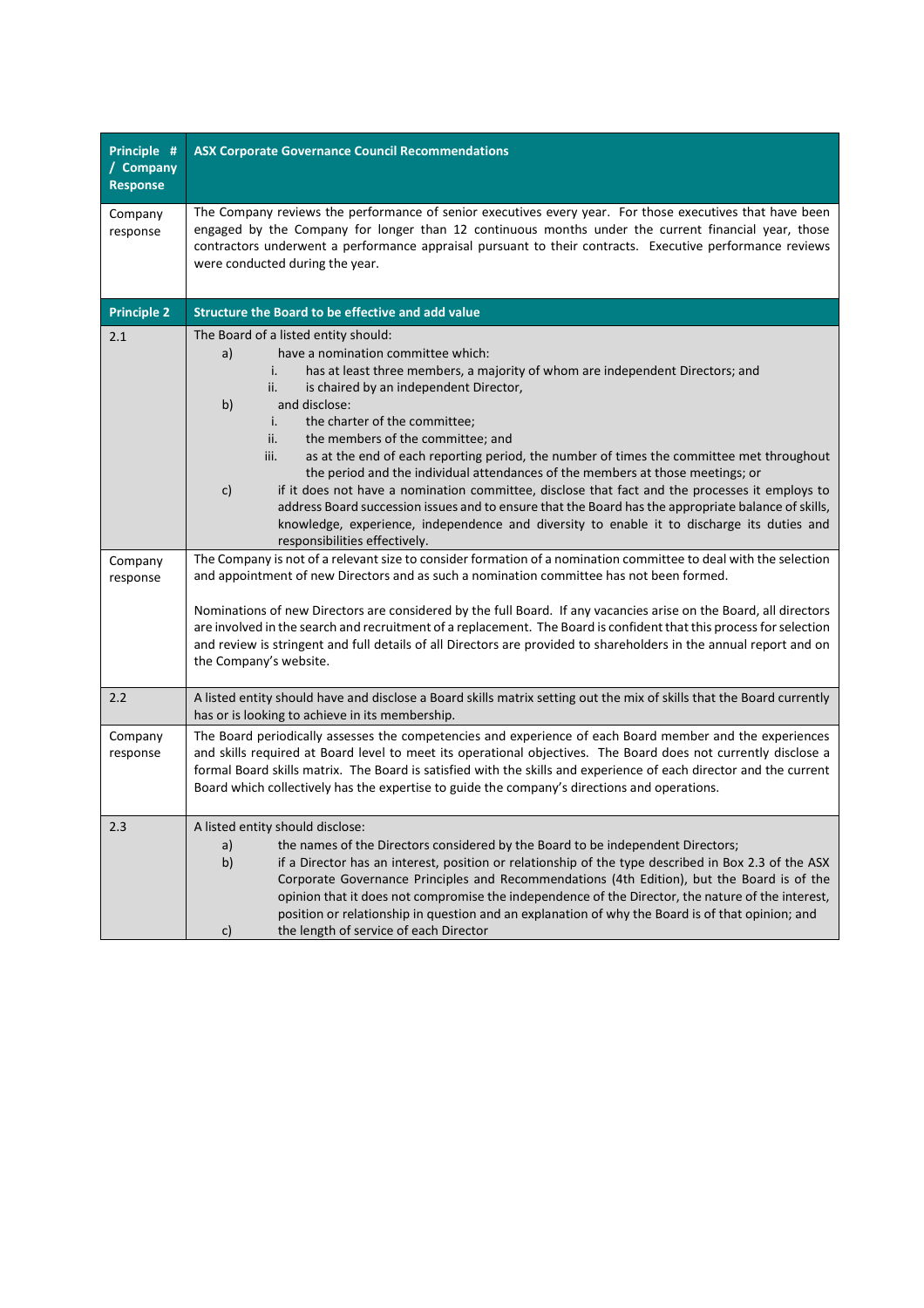| Principle #<br>/ Company<br><b>Response</b> | <b>ASX Corporate Governance Council Recommendations</b>                                                                                                                                                                                                                                                                                                                                                                                                                                                                                                                                                                                                                                                                      |
|---------------------------------------------|------------------------------------------------------------------------------------------------------------------------------------------------------------------------------------------------------------------------------------------------------------------------------------------------------------------------------------------------------------------------------------------------------------------------------------------------------------------------------------------------------------------------------------------------------------------------------------------------------------------------------------------------------------------------------------------------------------------------------|
| Company<br>response                         | For the majority of the period, the Board considered four of its directors to be independent, namely Mr Jeffrey<br>Gerard, Ms Anita Perry, Mr Bill Fleming and Mr Richard Barker.                                                                                                                                                                                                                                                                                                                                                                                                                                                                                                                                            |
|                                             | Messrs Richard Barker and Bill Fleming have received and hold performance rights and/or options. The Board<br>considers that the issue of performance rights and options to non-executive directors provides for a cost-effective<br>component of directors' remuneration that may provide the Company with additional funding in the future (if<br>the Options are exercised). The Board considers the issue of these performance rights and options does not<br>impact the director's integrity, objectivity or ability to exercise independent judgement in relation to all Board<br>and Company activities. Accordingly, the Board still considers that these directors were independent during the<br>reporting period. |
|                                             | Director appointment and resignation dates are disclosed in the Company's annual report.                                                                                                                                                                                                                                                                                                                                                                                                                                                                                                                                                                                                                                     |
| 2.4                                         | A majority of the Board of a listed entity should be independent Directors.                                                                                                                                                                                                                                                                                                                                                                                                                                                                                                                                                                                                                                                  |
| Company<br>response                         | Four of the six directors were deemed independent for the majority of the period. The Board considers that there<br>is sufficient independent presence on the Board.                                                                                                                                                                                                                                                                                                                                                                                                                                                                                                                                                         |
| 2.5                                         | The Chair of the Board of a listed entity should be an independent Director and, in particular, should not be the<br>same person as the CEO of the entity                                                                                                                                                                                                                                                                                                                                                                                                                                                                                                                                                                    |
| Company<br>response                         | The chair of the board for the greater part of the period was Mr Glen Koropchuk who was not considered an<br>independent director. The roles of Chair and CEO are undertaken by separate people.                                                                                                                                                                                                                                                                                                                                                                                                                                                                                                                             |
| 2.6                                         | A listed entity should have a program for inducting new Directors and for periodically reviewing whether there is<br>a need for existing directors to undertake professional development to maintain the skills and knowledge needed<br>to perform their role as Directors effectively.                                                                                                                                                                                                                                                                                                                                                                                                                                      |
| Company<br>response                         | The Company Secretary ensures that all new directors are inducted into the Company. Upon commencement,<br>the director formalises a letter of appointment setting out the terms of their appointment and is provided with a<br>'Corporate Governance Pack' containing the Company's Constitution, Corporate Governance Policies and details<br>of the Company's directors' and officers' insurance policies.                                                                                                                                                                                                                                                                                                                 |
|                                             | The skill set of the Board is monitored regularly by the Board as a whole, taking into consideration the stage of<br>development of the Company's assets, and the capital available to the Company.                                                                                                                                                                                                                                                                                                                                                                                                                                                                                                                          |
| <b>Principle 3</b>                          | Instil a culture of acting lawfully, ethically and responsibly                                                                                                                                                                                                                                                                                                                                                                                                                                                                                                                                                                                                                                                               |
| 3.1                                         | A listed entity should articulate and disclose its values.                                                                                                                                                                                                                                                                                                                                                                                                                                                                                                                                                                                                                                                                   |
| company<br>response                         | The Company and its subsidiary companies are committed to conducting all of its business activities fairly,<br>honestly with a high level of integrity, and in compliance with all applicable laws, rules and regulations. The Board,<br>management and employees are dedicated to high ethical standards and recognise and support the Company's<br>commitment to compliance with these standards.<br>The Company's values are set out in its Code of Conduct and are available on the Company's website. All<br>employees are given appropriate training on the Company's values and senior executives will continually<br>reference such values.                                                                          |
| 3.2                                         | A listed entity should:                                                                                                                                                                                                                                                                                                                                                                                                                                                                                                                                                                                                                                                                                                      |
|                                             | have a code of conduct for its directors, senior executives and employees; and<br>a)<br>b)<br>disclose that code or a summary of it.                                                                                                                                                                                                                                                                                                                                                                                                                                                                                                                                                                                         |
| Company<br>response                         | The Company has adopted a code of conduct which outlines the behaviour expected of directors, contractors and<br>employees. The code of conduct can be viewed on the Company's website www.atrumcoal.com.                                                                                                                                                                                                                                                                                                                                                                                                                                                                                                                    |
| 3.3                                         | A listed entity should:<br>(a)<br>have and disclose a whistleblower policy; and<br>(b)<br>ensure that the Board or a committee of the Board is informed of any material incidents reported<br>under that policy.                                                                                                                                                                                                                                                                                                                                                                                                                                                                                                             |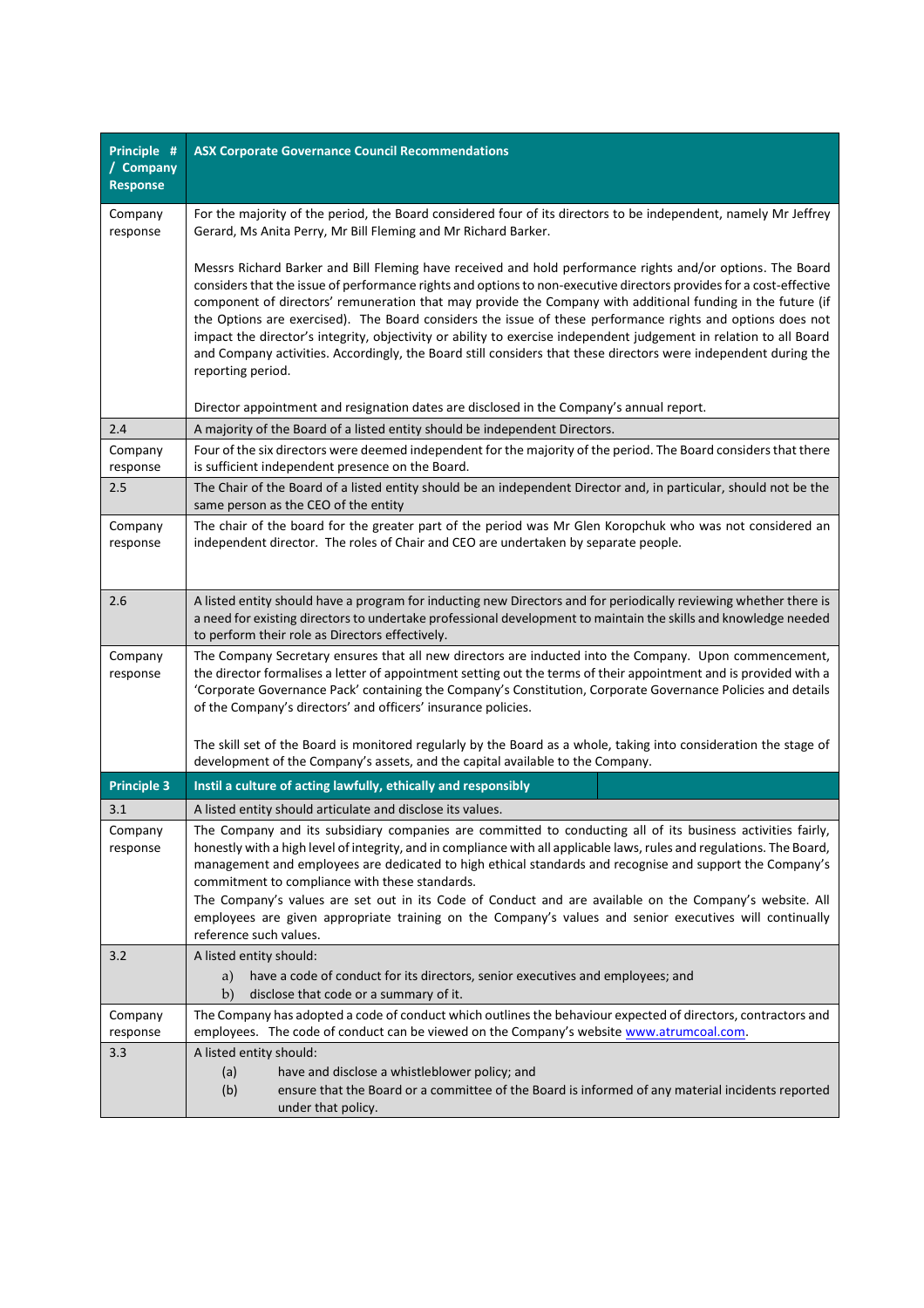| Principle #<br>/ Company<br><b>Response</b> | <b>ASX Corporate Governance Council Recommendations</b>                                                                                                                                                                       |
|---------------------------------------------|-------------------------------------------------------------------------------------------------------------------------------------------------------------------------------------------------------------------------------|
| Company                                     | The Company's Whistleblower Protection Policy is available on the Company's website. Any material breaches                                                                                                                    |
| response<br>3.4                             | of the Whistleblower Protection Policy are to be reported to the Board or a committee of the Board.<br>A listed entity should:                                                                                                |
|                                             | (a)<br>have and disclose an anti-bribery and corruption policy; and                                                                                                                                                           |
|                                             | (b)<br>ensure that the Board or committee of the Board is informed of any material breaches of that policy.                                                                                                                   |
| Company<br>response                         | The Board recognises that giving bribes or other improper payments or benefits to public officials is a serious<br>criminal offence and can damage a listed entity's reputation and standing in the community.                |
|                                             | The Company does not currently have a formal Anti-bribery and Corruption Policy in place. The Board intends to<br>implement an Anti-bribery and Corruption Policy in 2022.                                                    |
| <b>Principle 4</b>                          | Safeguard integrity in corporate reporting                                                                                                                                                                                    |
| 4.1                                         | The board of a listed entity should:                                                                                                                                                                                          |
|                                             | (a) have an audit committee which:                                                                                                                                                                                            |
|                                             | has at least three members, all of whom are non-executive directors and a majority of whom<br>(1)<br>are independent directors; and                                                                                           |
|                                             | (2) is chaired by an independent director, who is not the chair of the board, and disclose:                                                                                                                                   |
|                                             | (3) the charter of the committee;                                                                                                                                                                                             |
|                                             | (4) the relevant qualifications and experience of the members of the committee; and<br>(5)<br>in relation to each reporting period, the number of times the committee met throughout the                                      |
|                                             | period and the individual attendances of the members at those meetings; or                                                                                                                                                    |
|                                             | (b) if it does not have an audit committee, disclose that fact and the processes it employs that                                                                                                                              |
|                                             | independently verify and safeguard the integrity of its corporate reporting, including the processes for<br>the appointment and removal of the external auditor and the rotation of the audit engagement partner              |
| Company                                     | The Board does not currently have a separate audit committee, instead, the roles and responsibilities of the audit                                                                                                            |
| response                                    | committee are undertaken by the Board as a whole. The Board and the Company is not currently of a size to<br>justify separate Board committees. The Board will consider establishing Board committees in the future.          |
|                                             | The Company in general meetings is responsible for the appointment of the external auditors of the Company,<br>and the Board from time to time will review the scope, performance and fees of those external auditors.        |
| 4.2                                         | The board of a listed entity should, before it approves the entity's financial statements for a financial period,                                                                                                             |
|                                             | receive from its CEO and CFO a declaration that, in their opinion, the financial records of the entity have been                                                                                                              |
|                                             | properly maintained and that the financial statements comply with the appropriate accounting standards and<br>give a true and fair view of the financial position and performance of the entity and that the opinion has been |
|                                             | formed on the basis of a sound system of risk management and internal control which is operating effectively.                                                                                                                 |
| Company<br>response                         | The Company obtains a declaration from the CEO and CFO (or the persons acting in those capacities) prior to the<br>completion of its half year and annual financial statements.                                               |
| 4.3                                         | A listed entity should disclose its process to verify the integrity of any periodic corporate report it releases to the<br>market that is not audited or reviewed by an external auditor.                                     |
| Company<br>response                         | The Board and relevant Senior Management review any periodic corporate report that is released to the market<br>that has not been audited or reviewed by an external auditor.                                                 |
| <b>Principle 5</b>                          |                                                                                                                                                                                                                               |
|                                             | <b>Make timely and balanced disclosure</b><br>A listed entity should have and disclose a written policy for complying with its continuous disclosure obligations                                                              |
| 5.1                                         | under listing rule 3.1.                                                                                                                                                                                                       |
| Company                                     | The Company has a Continuous Disclosure Policy that forms part of its Corporate Governance Policies, which is                                                                                                                 |
| response                                    | available on the Company's website www.atrumcoal.com                                                                                                                                                                          |
| 5.2                                         | A listed entity should ensure that its board receives copies of all material market announcements promptly after<br>they have been made.                                                                                      |
| Company<br>response                         | Under the Company's Continuous Disclosure Policy, all members of the Board receive material market<br>announcements promptly after they have been made.                                                                       |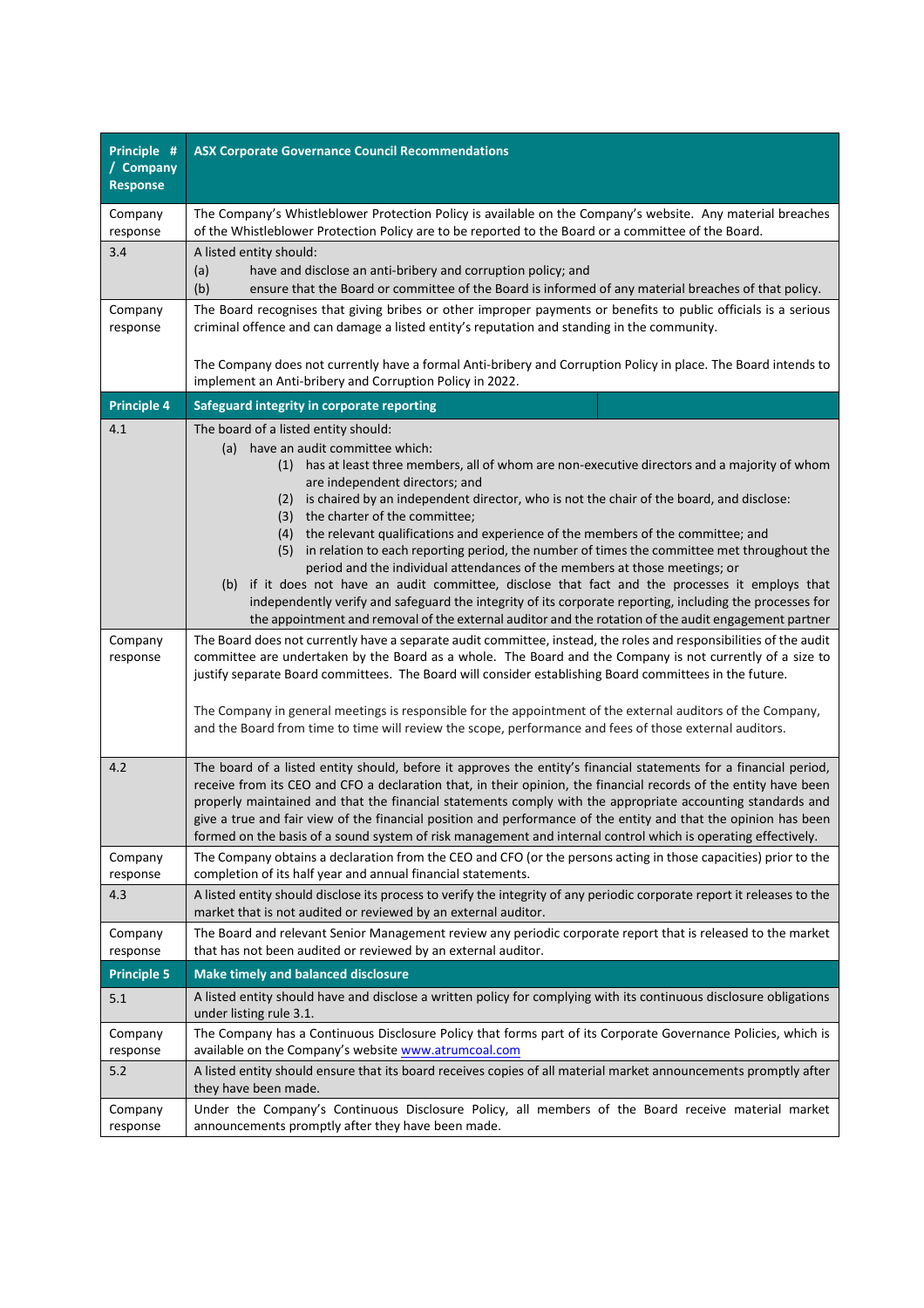| Principle #<br>/ Company<br><b>Response</b> | <b>ASX Corporate Governance Council Recommendations</b>                                                                                                                                                                                                                                                                                                                                                                                                                                                              |
|---------------------------------------------|----------------------------------------------------------------------------------------------------------------------------------------------------------------------------------------------------------------------------------------------------------------------------------------------------------------------------------------------------------------------------------------------------------------------------------------------------------------------------------------------------------------------|
| 5.3                                         | A listed entity that gives a new and substantive investor or analyst presentation should release a copy of the<br>presentation materials on the ASX Market Announcements Platform ahead of the presentation.                                                                                                                                                                                                                                                                                                         |
| Company<br>response                         | All substantive investor or analyst presentations are released on the ASX Markets Announcement Platform ahead<br>of such presentations.                                                                                                                                                                                                                                                                                                                                                                              |
| <b>Principle 6</b>                          | Respect the rights of security holders                                                                                                                                                                                                                                                                                                                                                                                                                                                                               |
| 6.1                                         | A listed entity should provide information about itself and its governance to investors via its website.                                                                                                                                                                                                                                                                                                                                                                                                             |
| Company<br>response                         | The Company's website contains comprehensive details about the Company, its directors and management and<br>its operations.<br>All Company announcements, as well as its annual and half year financial reports can be located through the<br>website www.atrumcoal.com                                                                                                                                                                                                                                              |
| 6.2                                         | A listed entity should have an investor relations program that facilitates effective two-way communication with<br>investors.                                                                                                                                                                                                                                                                                                                                                                                        |
| Company<br>response                         | The Company has adopted a Shareholder Communication Policy as part of its Corporate Governance Policies.<br>The Company also engages a dedicated investor relations firm to facilitate investor relations.                                                                                                                                                                                                                                                                                                           |
| 6.3                                         | A listed entity should disclose the policies and processes it has in place to facilitate and encourage participation<br>at meetings of security holders.                                                                                                                                                                                                                                                                                                                                                             |
| Company<br>response                         | The Company encourages all shareholders to attend General Meetings of the Company via its notices of meeting,<br>and in the event they cannot attend, to participate by recording their votes.                                                                                                                                                                                                                                                                                                                       |
| 6.4                                         | A listed entity should ensure that all substantive resolutions at a meeting of security holders are decided by a poll<br>rather than by a show of hands.                                                                                                                                                                                                                                                                                                                                                             |
| Company<br>response                         | All substantive resolutions at securityholder meetings will be decided by a poll rather than a show of hands.                                                                                                                                                                                                                                                                                                                                                                                                        |
| 6.5                                         | A listed entity should give security holders the option to receive communications from, and send communications<br>to, the entity and its security registry electronically.                                                                                                                                                                                                                                                                                                                                          |
| Company<br>response                         | To the extent permissible by law, the Company sends all communication electronically in an effort to reduce its<br>environmental footprint.<br>As new shareholders join the Company, they are invited to communicate with the Company and the share registry                                                                                                                                                                                                                                                         |
|                                             | electronically.                                                                                                                                                                                                                                                                                                                                                                                                                                                                                                      |
| <b>Principle 7</b>                          | <b>Recognise and manage risk</b>                                                                                                                                                                                                                                                                                                                                                                                                                                                                                     |
| 7.1                                         | The board of a listed entity should:<br>(a) have a committee or committees to oversee risk, each of which:<br>has at least three members, a majority of whom are independent Directors; and<br>(i)<br>(ii)<br>is chaired by an independent Director,<br>and disclose:                                                                                                                                                                                                                                                |
|                                             | (iii) the charter of the committee;<br>(iv) the members of the committee; and<br>(v) as at the end of each reporting period, the number of times the committee met throughout<br>the period and the individual attendances of the members at those meetings; or<br>(b) if it does not have a risk committee or committees that satisfy (a) above, disclose that fact and the<br>process it employs for overseeing the entity's risk management framework.                                                            |
| Company<br>response                         | The Company is not currently considered to be of a size, nor is its affairs of such complexity to justify the<br>establishment of a separate Risk Management Committee. Instead, the Board, as part of its usual role and<br>through direct involvement in the management of the Company's operations ensures risks are identified,<br>assessed and appropriately managed. Where necessary, the Board may draw on the expertise of appropriate<br>external consultants to assist in dealing with or mitigating risk. |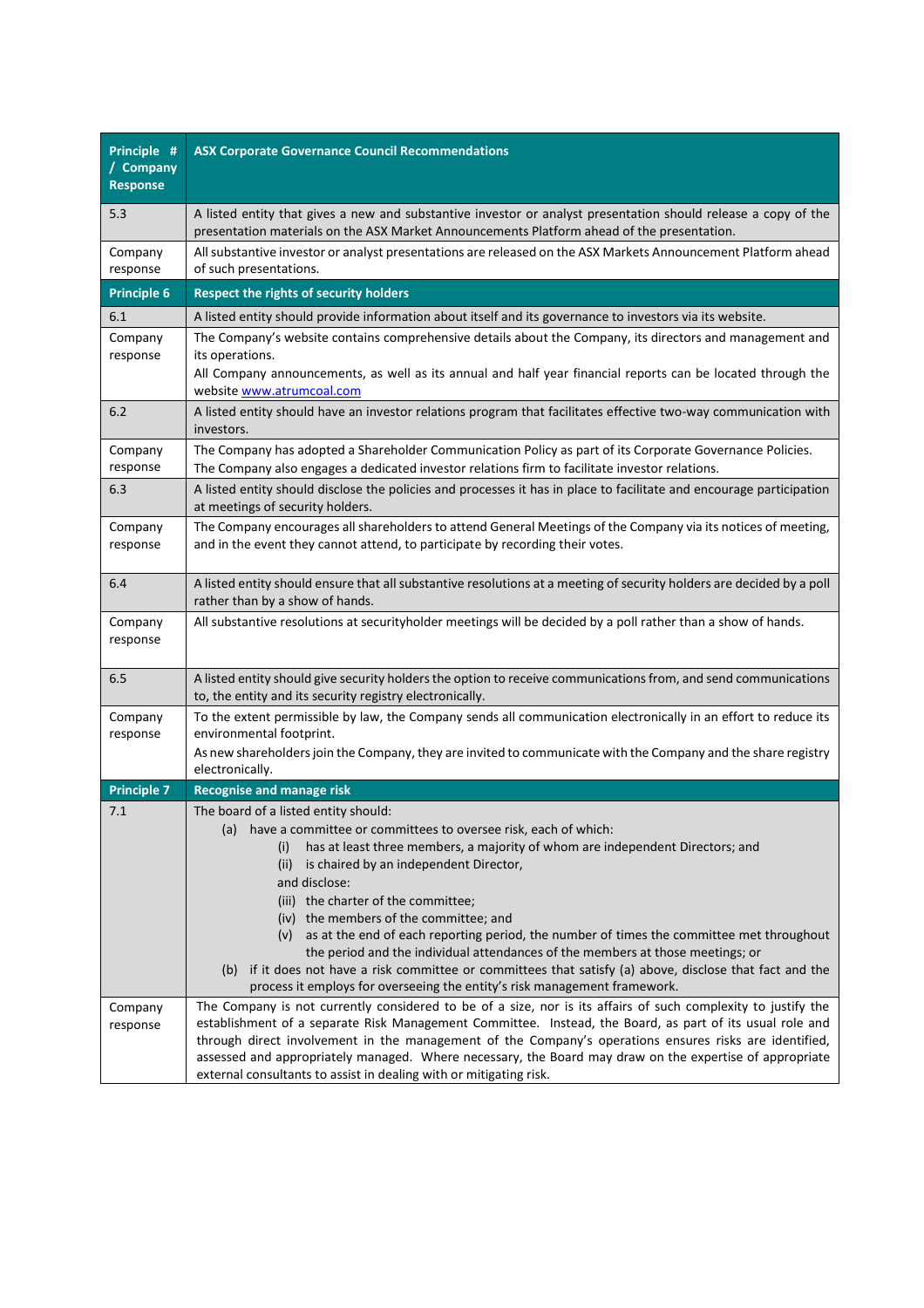| Principle #                  | <b>ASX Corporate Governance Council Recommendations</b>                                                                                                                                                                                                                                                                                                                                                                                                                                                                                                                                                   |
|------------------------------|-----------------------------------------------------------------------------------------------------------------------------------------------------------------------------------------------------------------------------------------------------------------------------------------------------------------------------------------------------------------------------------------------------------------------------------------------------------------------------------------------------------------------------------------------------------------------------------------------------------|
| / Company<br><b>Response</b> |                                                                                                                                                                                                                                                                                                                                                                                                                                                                                                                                                                                                           |
| 7.2                          | The Board or a committee of the Board should:                                                                                                                                                                                                                                                                                                                                                                                                                                                                                                                                                             |
|                              | (a) review the entity's risk management framework at least annually to satisfy itself that it continues to be<br>sound and that the entity is operating with due regard to the risk appetite set by the Board; and<br>(b) disclose in relation to each reporting period, whether such a review has taken place.                                                                                                                                                                                                                                                                                           |
| Company<br>response          | The risk assessment and management framework were reviewed during the period.                                                                                                                                                                                                                                                                                                                                                                                                                                                                                                                             |
| 7.3                          | A listed entity should disclose:                                                                                                                                                                                                                                                                                                                                                                                                                                                                                                                                                                          |
|                              | (a) if it has an internal audit function, how the function is structured and what role it performs; or<br>(b) if it does not have an internal audit function, that fact and the processes it employs for evaluating and<br>continually improving the effectiveness of its risk management and internal control processes.                                                                                                                                                                                                                                                                                 |
| Company                      | The Company does not have an internal audit function. Internal control measures currently adopted by the Board                                                                                                                                                                                                                                                                                                                                                                                                                                                                                            |
| response                     | include:<br>weekly reporting to the Board in respect of operations and monthly reporting in respect of the Company's<br>٠<br>financial position, with a comparison of actual results against budget; and                                                                                                                                                                                                                                                                                                                                                                                                  |
|                              | regular reports to the Board by members of the management team and/or independent advisers, outlining<br>$\bullet$<br>the nature of particular risks and highlighting measures which are either in place or can be adopted to<br>manage or mitigate those risks.                                                                                                                                                                                                                                                                                                                                          |
| 7.4                          | A listed entity should disclose whether it has any material exposure to economic, environmental and social<br>sustainability risks and, if it does, how it manages or intends to manage those risks.                                                                                                                                                                                                                                                                                                                                                                                                      |
| Company<br>response          | The Company is a hard-coking coal exploration and development company and is inherently exposed to the<br>economic, environmental and social sustainability risks that are associated with its industry.                                                                                                                                                                                                                                                                                                                                                                                                  |
|                              | The Company carefully considers its operations and their impact on the environment and local communities and<br>engages extensively with local communities and first nations groups. The Company advises its shareholders and<br>investors on the fact that its ability to obtain the necessary environmental regulatory approvals or permits,<br>including open cut mining and water use approvals for Elan Coal, is a key risk to its project development, and<br>follow the industry best practices to evaluate and mitigate the impacts and prepare the applications in order to<br>reduce such risk. |
|                              | The Company has no formal hedging policy for its foreign currency expenditure and is exposed to fluctuations in<br>the exchange rates of the Australian Dollar, the United States Dollar and the Canadian Dollar. Exchange rates are<br>monitored closely by senior management and treasury decisions are made on an opportunistic basis. Where<br>necessary, the Company will enter into FX hedging instruments and has done so in the past.                                                                                                                                                             |
| <b>Principle 8</b>           | <b>Remunerate fairly and responsibly</b>                                                                                                                                                                                                                                                                                                                                                                                                                                                                                                                                                                  |
| 8.1                          | The board of a listed entity should:<br>(a) have a remuneration committee which:<br>has at least three members, a majority of whom are independent Directors; and<br>(i)<br>is chaired by an independent Director,<br>(ii)<br>and disclose:                                                                                                                                                                                                                                                                                                                                                               |
|                              | (iii) the charter of the committee;<br>(iv) the members of the committee; and<br>(v) as at the end of each reporting period, the number of times the committee met throughout<br>the period and the individual attendances of the members at those meetings; or<br>(b) if it does not have a remuneration committee, disclose that fact and the processes it employs for setting<br>the level and composition of remuneration for Directors and senior executives and ensuring that such                                                                                                                  |
|                              | remuneration is appropriate and not excessive.                                                                                                                                                                                                                                                                                                                                                                                                                                                                                                                                                            |